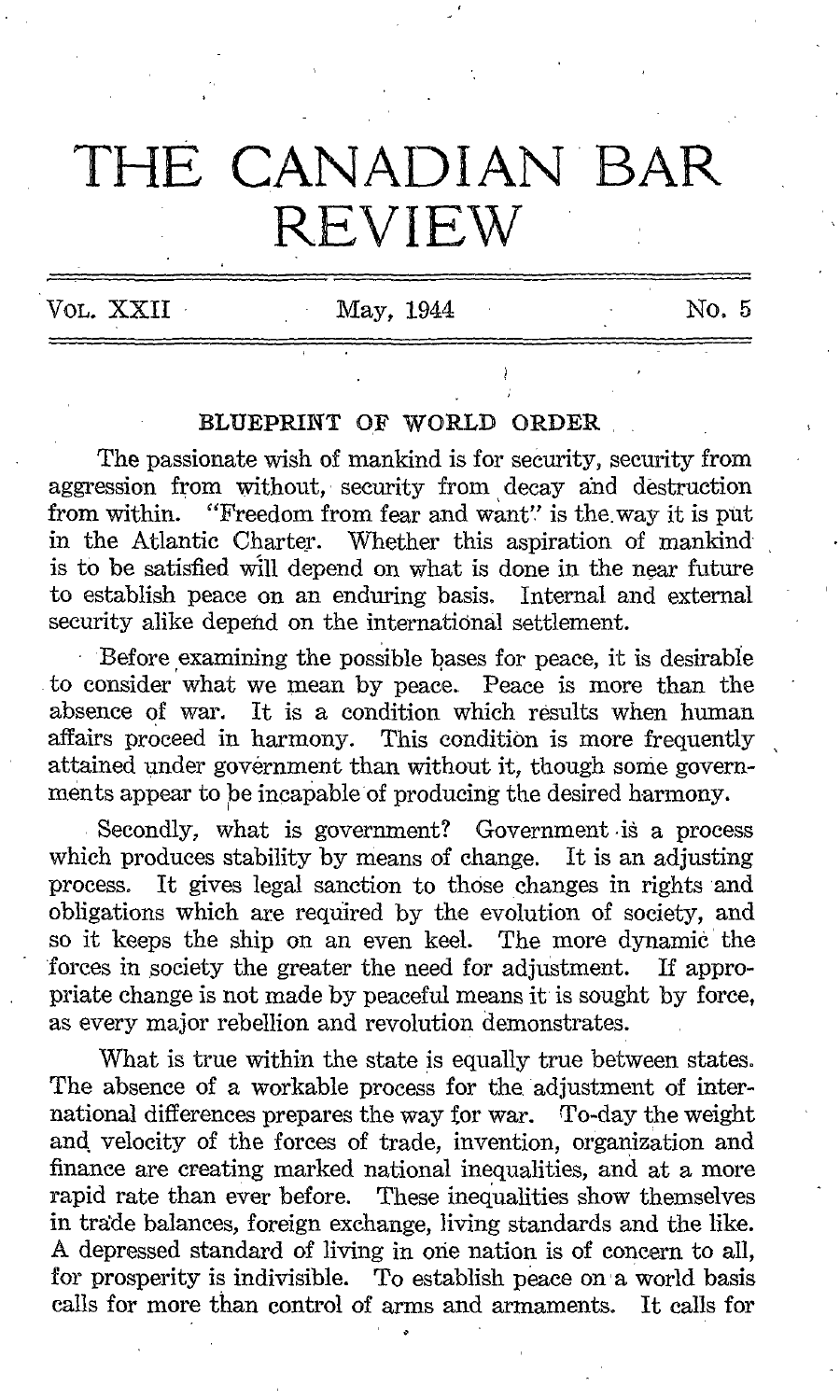an organ capable of dealing effectively with underlying economic and financial causes and processes.

Five main bases have been suggested for peace. Four of these have been tried in the past and have failed. They are Peace by Power, Peace by Balance of Power, Peace by Treaty, and Peace by League. The fifth holds out hope for mankind. It is Peace by Government.

Peace by Power:—Peace cannot be attained solely by the destruction of the armed forces of one group of nations or by the occupation of the territories of the defeated nations. Peace cannot be imposed on the world whether it be by one nation, or by four nations. Peace by force of arms alone will be as evanescent as was the pax romana.

Balance of Power:--No basis for permanent peace can be found in Balance of Power. This is obviously so in principle.

Peace by Treaty:-Nor does hope lie in Peace by Treaty or alliance. ATreaty is the most fragile of all restraints on <sup>a</sup> nation which dreams of conquests, or which dresses in shining armour. In a world of power politics a Treaty is as strong as the paper it is written on.

Peace by League:---Fourthly, there is the attempt of Peace by League. Many have the impression that peace can be established by a "strengthened" League. That is an illusion. No League can be devised which will do the job.

The history of Leagues is one of steady failure because of basic weaknesses, which no amount of tinkering can overcome. Committees can assist the League administratively, but structural weakness in the parent body is not cured by the appointment of Committees, even if they are described as functional or ad hoc bodies .

The 1919 League failed on a number of counts. It produced no satisfactory solution of the armaments problem. It was unable to devise a system of collective security. Its provisions against unprovoked aggression were a mockery.

This was bound to be the case, for the League enshrined the national principle. It left to national governments an inter-<br>national task which they were incompetent to perform. The national task which they were incompetent to perform. blame rests both on the democracies and on the fascist govern-<br>ments. The leading democracies failed the League, and the The leading democracies failed the League, and the leading fascist governments broke it up.

Equally fundamental was the failure of the League to provide workable machinery for peaceful change. The League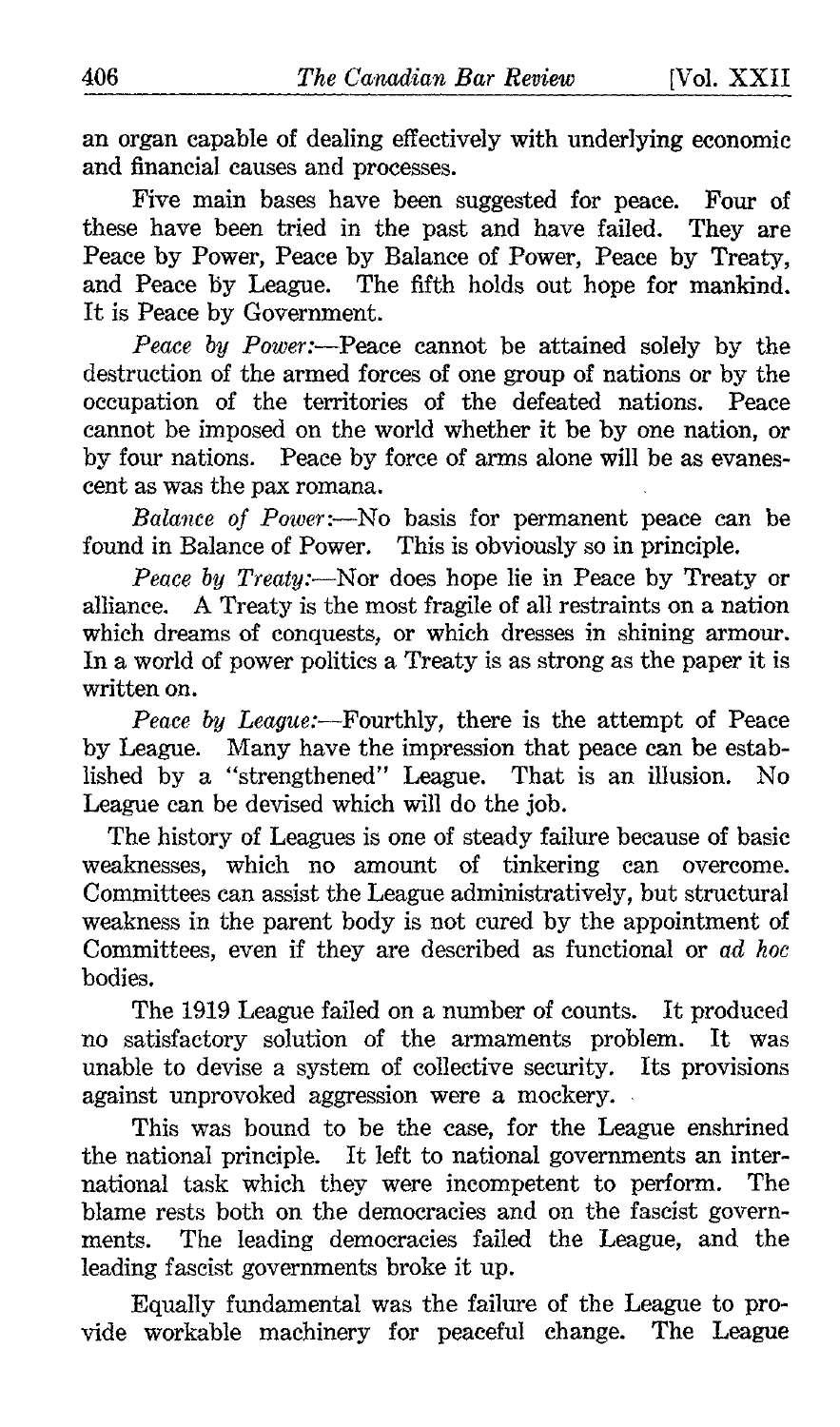enshrined the principle of *status quo*. It was anachronism in a changing world.

Inequalities in living conditions actual or anticipated create mass dissatisfaction and prepare the way for war. Under the Canadian Constitution adjustment grants are made by the Federal authorities to Provinces whose standard of living is depressed. The same principle will have to be applied in world affairs. It is already being applied by Canada in its mutual aid. gifts to allied nations. The post-war organization of peace will require the free supply of quantities of goods, services or money by the more wealthy to the less wealthy nations.

Under a League of Nations these sums must be financed by national governments. Even in times of prosperity a national budget will take precedence over an international budget in a national legislature. Does anyone believe that in a period of depression Congress, or Parliament will continue to vote vast sums for U.N.R.R.A. or similar international bodies?

The moneys required for the continuous process of financing peace must be raised by an international taxing body from sources of revenue within its own control. This cannot be done by a League of Nations.

Peace by Government: Let us then turn to the fifth proposal, namely, peace by government. How does it differ from <sup>a</sup> League of Nations? A little history will make this plain.

In 1777, that is to say the year following the Declaration 'of Independence, the thirteen colonies fomed a League of It was entered into by the execution of so-called "Articles of Confederation and Perpetual Union". There was a central authority appointed by the- states. It was the creature of the state governments. It had no jurisdiction over any citizen. Its revenue consisted of grants to be made by the Its revenue consisted of grants to be made by the legislatures of the states. This arrangement worked badly, even while the struggle against the Mother Country lasted. Some states failed to contribute, others were dilatory. After the peace of 1783 it hardly worked at all. Currency problems throughout the union became acute; trade languished, insolvency became widespread, and there were armed revolts. The arrangement was, in fact, as Washington said, no better than anarchy.

The leaders of the colonists saw that a new departure must be made. Accordingly in 1787 a convention of delegates from the different states met at Philadelphia. They decided on bold measures; and in place of a treaty they drafted a Constitution.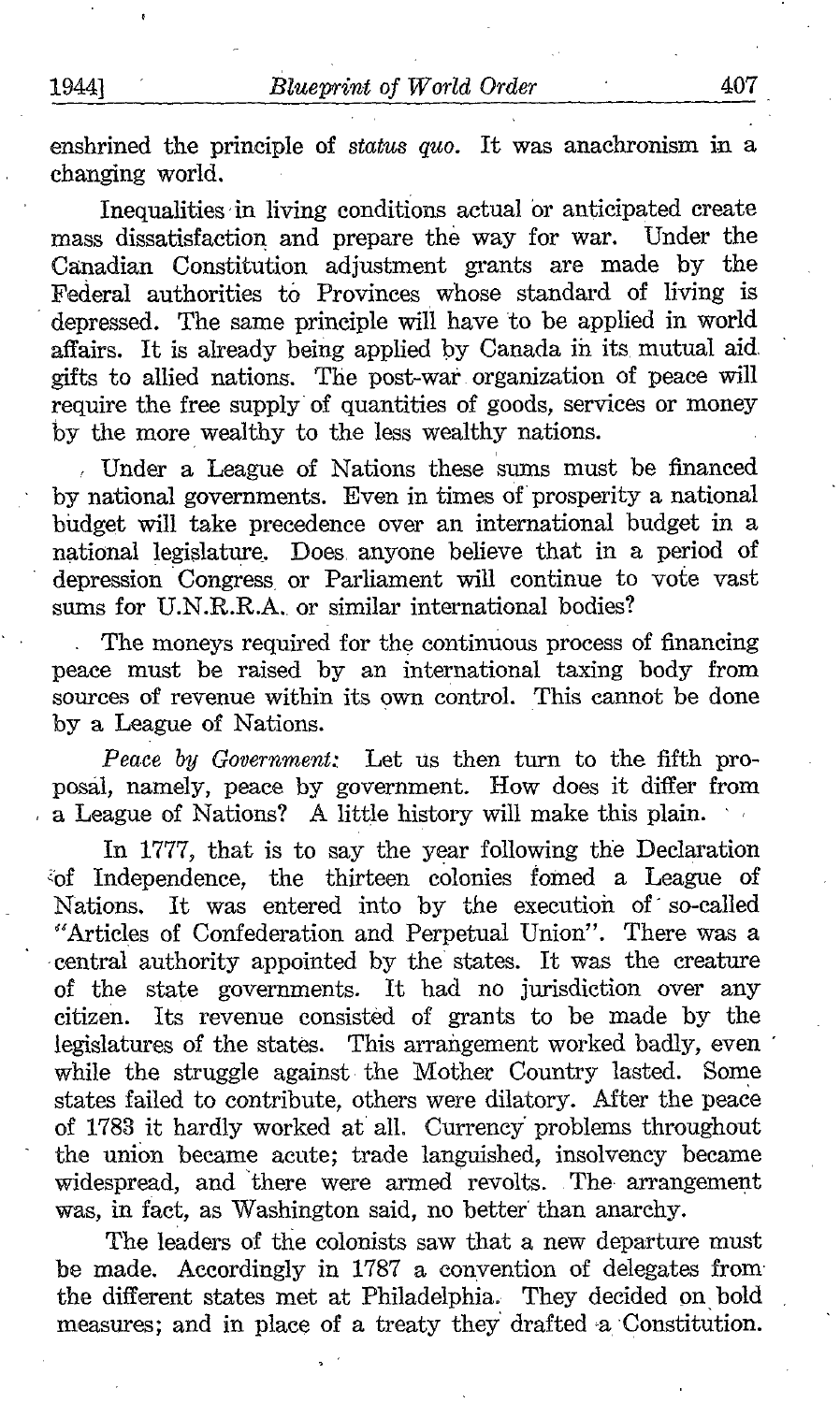This was a fundamental change; for a Constitution rests on the authority of the people.

The second major change was the creation of a federal state; that is to say, a state in which there were two classes of legislature: local legislatures having jurisdiction over matters of local concern, and a central legislature having jurisdiction over matters of common concern. The whole area of government was divided into two fields, one for the states, the other for the central government. The matters of common concern, confided to the central legislature, were foreign relations, war and peace, the army and navy, commerce, currency, and taxation for the foregoing purposes.

From the first the new constitution operated well. It brought prosperity. It released commerce from hampering restrictions. Trade, no longer a source of friction, became the vehicle of prosperity. But, more important, this new arrangement brought peace. Save for one interlude it made it possible for the thirteen states to carry peace from the Atlantic to the Pacific, while they expanded into a confederacy of forty-eight states. Under no other known political arrangement could this great and peaceful expansion have taken place.

A comparison of wars in Europe and the United States respectively, since the adoption of the United States constitution, is instructive. The areas are comparable, for Europe embraces 2,000,000 square miles, the continental United States 3,000,000 square miles. In Europe there have been eight wars or groups of wars; the Napoleonic wars from 1793-1815, the war between France and Austria in 1859, the war of Austria and Prussia against Denmark in 1864, the war between Prussia and Austria in 1866, the Franco-Prussian war from 1870-1871, the two Balkan wars from 1912-1913, the first great war from 1914-1918, and the second great war from 1939 to the present. In the United States there was one war, the Civil war, which lasted from 1861 to 1865. This record does not include wars waged with states beyond the confines of the areas mentioned such as the Crimean war, the South African war, the Mexican war or the Spanish-American war.

The wars within Europe constitute the unhappy experience of civilized peoples inhabiting a continent, who have not been organized on a continental basis. The score is 8 to <sup>1</sup> in favour of organization .

It is sometimes said that the peaceful expansion of the thirteen states and the similar expansion of the four Canadian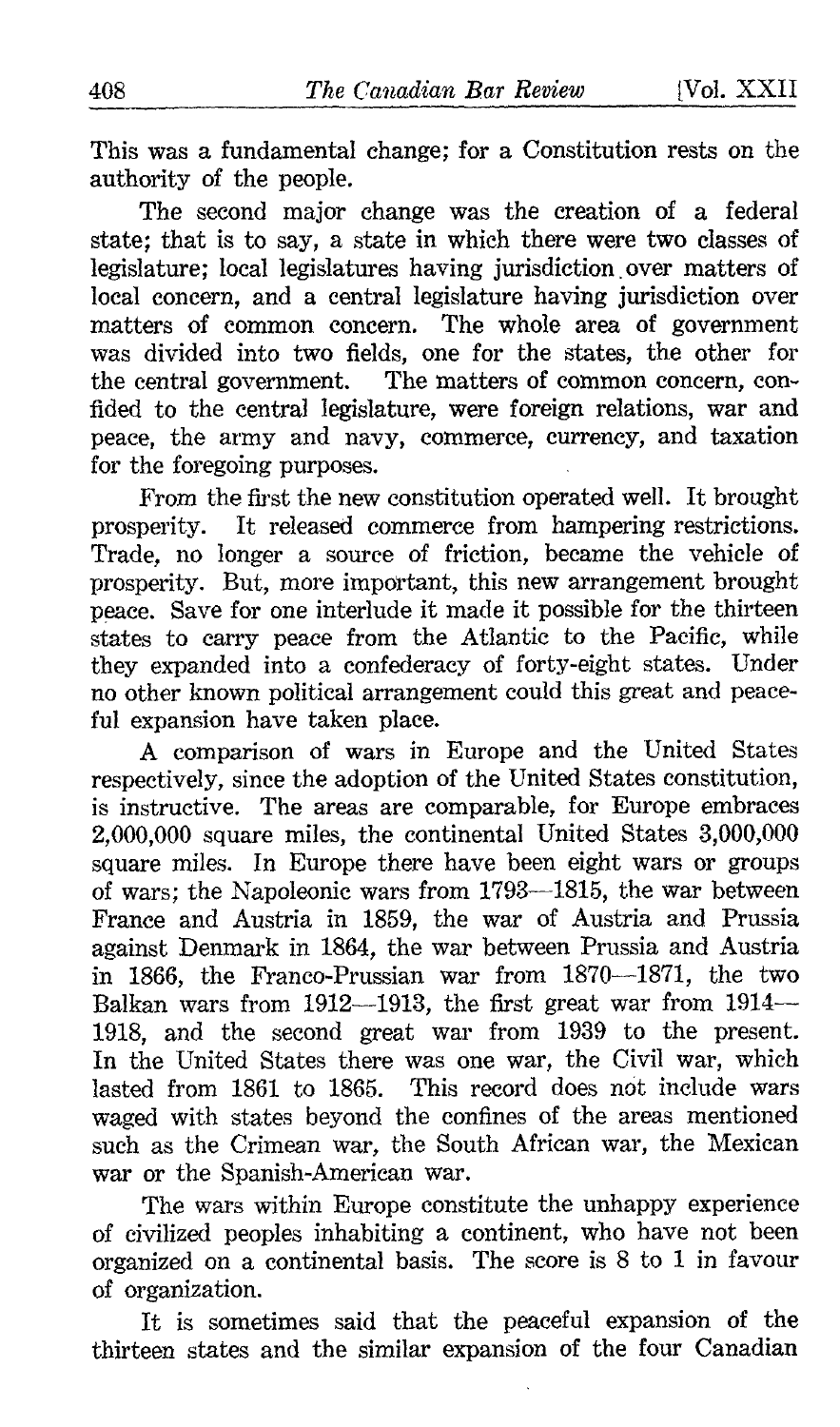provinces, was due to their common ancestry and outlook. The facts are against any such conclusion. There were great differences in ancestry and outlook both in the thirteen states and in the four provinces, for the colonists were of English, Scotch Irish, French, Dutch and Spanish extraction.

Peace depends more on the instrument and operation of government than on common origin or outlook; a fact which is sometimes overlooked by persons who have no experience in the operation of constitutional documents. The fratricidal wars of the Greek states might have been avoided, and the civilization of Greece might have expanded across uncivilized Europe had the political thinkers and lawyers of those days been equal to the task of producing a scheme of. government under which local autonomy could be reconciled with central control in matters of common concern.

The present task of those interested in peace is to devise the framework for permanent world order. The federal principal is, applicable; but certain changes in design will be required. In the United States and in Canada the federal structure is a two-storey affair consisting of local and central legislatures. World government will require a four-storey structure consist-, ing of local, national, continental or regional, and international legislatures. .

The local legislatures such as those of Pennsylvania, Ontario, Alsace and Prussia will continue to exercise jurisdiction over matters of local concern. New local legislatures may even be set up, say, in Scotland and Wales.

Similarly, the national legislatures such as those of the United States, Canada, Great Britain, 'France and Germany should continue to have jurisdiction over matters of national as distinguished from international concern.

Continental or regional bodies are required to deal with continental or regional matters. In the Pan-American Union, and in the recently announced arrangement between Australia and New Zealand, we see the beginnings of such bodies. In and New Zealand, we see the beginnings of such bodies. Russia, China and India continental organizations are already established. Continental organizations are lacking in Africa and in Europe. The British Commonwealth is a world-wide association of nations of equal status under the Crown. Its members favour continental or regional arrangements designed to promote peace.

Finally, a central legislature with power to legislate in matters of world concern is required. Such matters can not be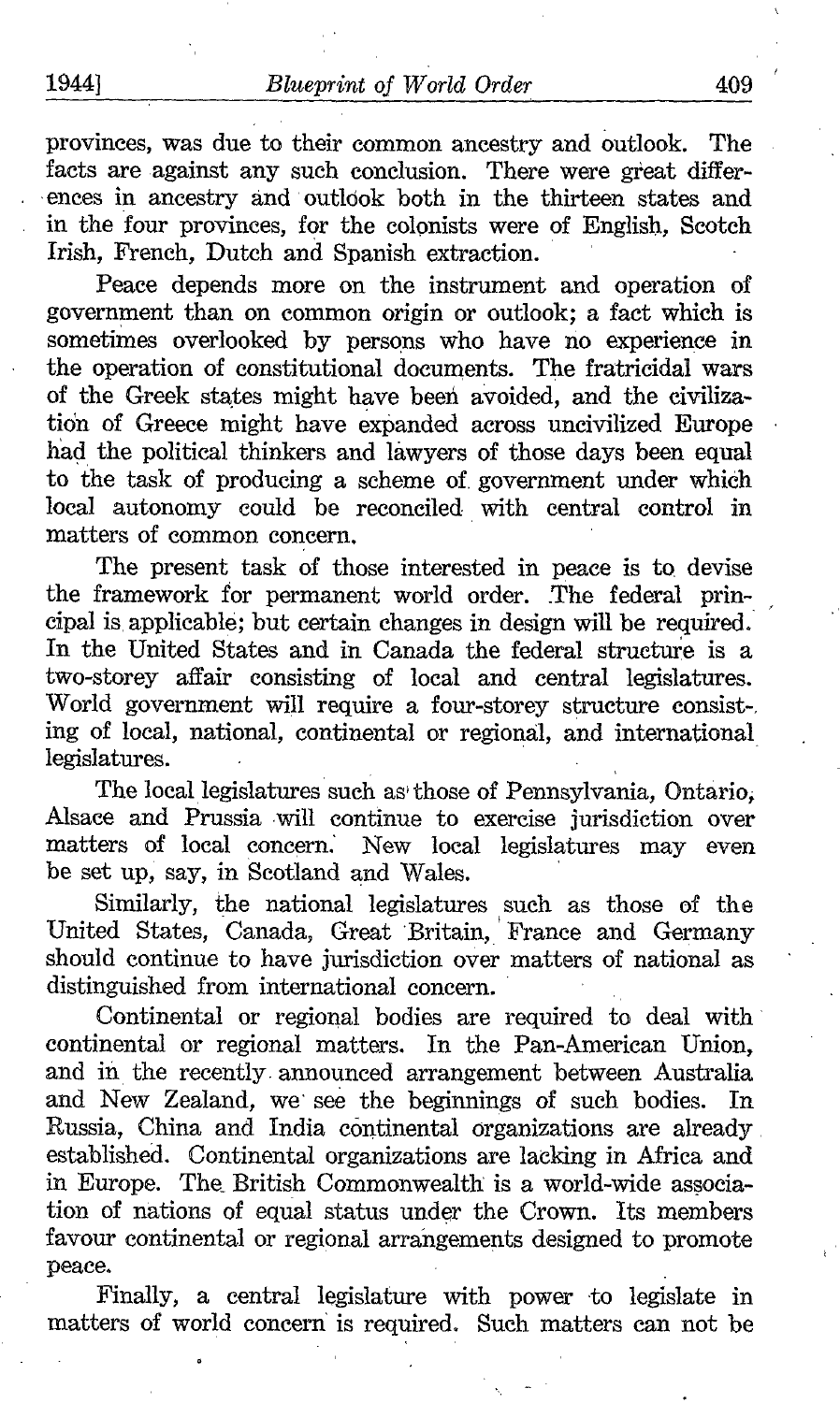dealt with by national legislatures any more than matters of national concern can be disposed of by local legislatures. Without such a central legislature world conditions are as chaotic as American conditions would be if the central government at Washington were dissolved and its powers over arms, tariffs and other matters vested in the legislatures of the 48 states. In any blueprint of a world order there must be a legislature at each level to deal with the problems of that level. The central legislature should have an exclusive jurisdiction to legislate on matters of world concern, such as war and peace, armed forces, currency, weights and measures, standards of labour and of living, intercontinental trade, health, and taxation for the foregoing purposes . To the central legislature might well be delegated exclusive control over the manufacture of arms, or alternatively, over those industries (e.g. the heavy industries and the chemical industry) on which the manufacture of arms depends. It is a matter of debate as to whether education is not also a matter of world concern.

Under the suggested arrangement peace would be established by power based on principle. Germany could no more arm against her neighbours than the Province of Ontario can arm against adjoining provinces; for the exclusive power to raise and maintain armed forces would rest with the central legislature. Were any attempt made by Germany to levy taxes for armaments the courts would be bound to declare the statute ultra vires. Instead of Germany being externally policed there would be that internal regulation which comes from the courts and the constitution.

The benefits flowing from such an organization are apparent. It abolishes the strife-creating distinction between victors and vanquished. It substitutes the ballot for the bullet. It converts trade into an instrument of peace. It extends law and order to the international jungle. It is the only system which will give the results desired, namely, prosperity and peace.

World organization cannot be developed immediately, but a decision must be made. We are at the cross-roads. Are we to move toward government, or are we to continue in anarchy? The allied statesmen have a great responsibility. Posterity will not forgive them if, for a second time, they fumble the ball which has been passed by young and heroic hands.

Peace must be organized, but to organize it requires the impulse of forces not yet harnessed to the task. One such force is the antipathy to war. This is a compelling urge, for unless